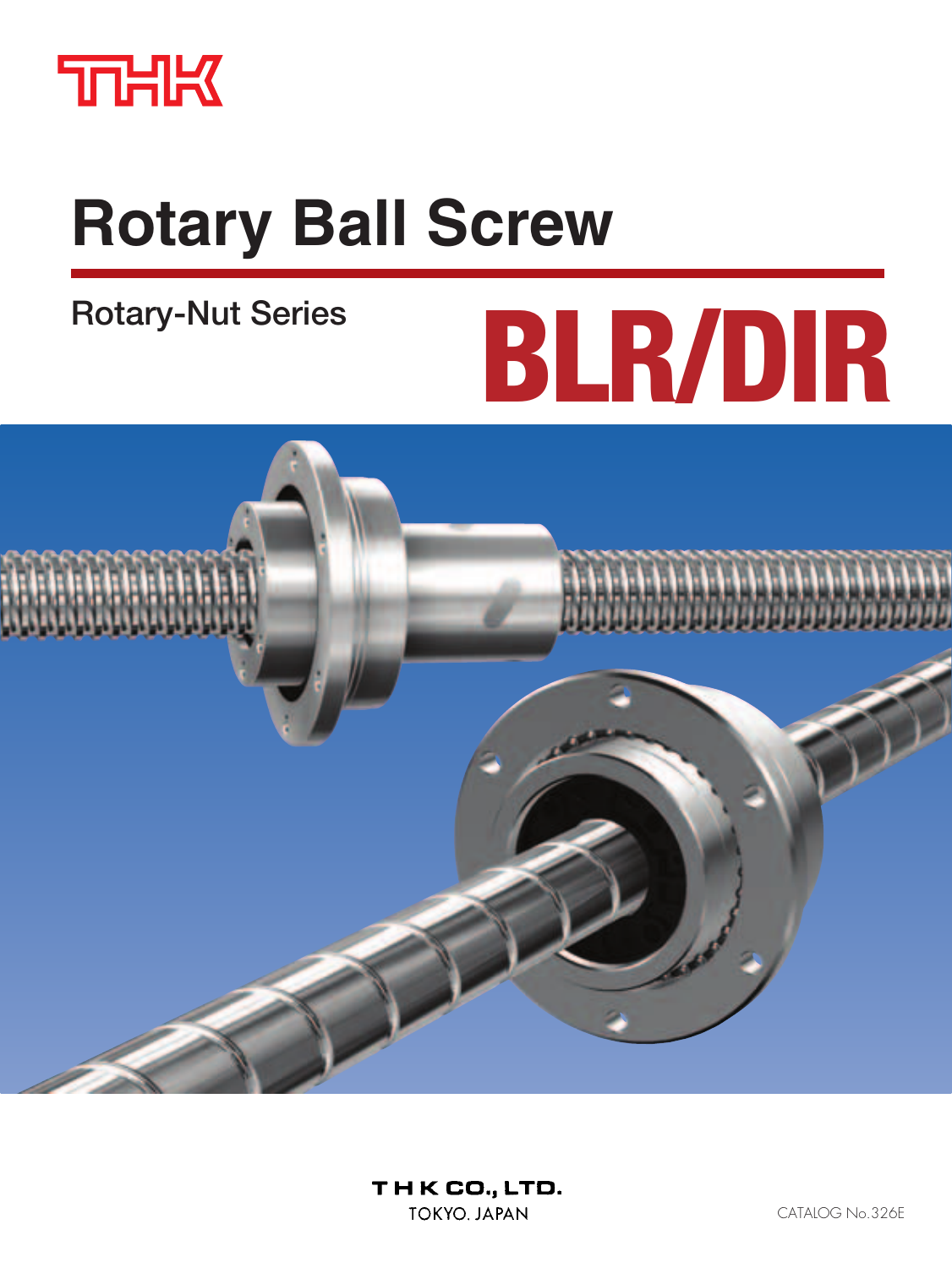# **Contents**

#### **▼ Rotary Ball Screw Model BLR**

| Rated Life and Service Life Time  p 4                             |  |
|-------------------------------------------------------------------|--|
|                                                                   |  |
| Accuracy Standards for Model BLR  p 5                             |  |
| Example of Mounting the Ball Screw Nut for Model BLR $\cdots$ p 6 |  |
| Example of Mounting Model BLR on the Table $\cdots$ p 6           |  |
| Dimensional Table for Model BLR  p 7-8                            |  |

## **▼ Rotary Ball Screw Model DIR**

| Rated Life and Service Life Time  p11                              |
|--------------------------------------------------------------------|
|                                                                    |
| Accuracy Standards for Model DIR  p12                              |
| Example of Mounting the Ball Screw Nut for Model DIR $\cdots$ p 12 |
| Dimensional Table for Model DIR  p13-14                            |

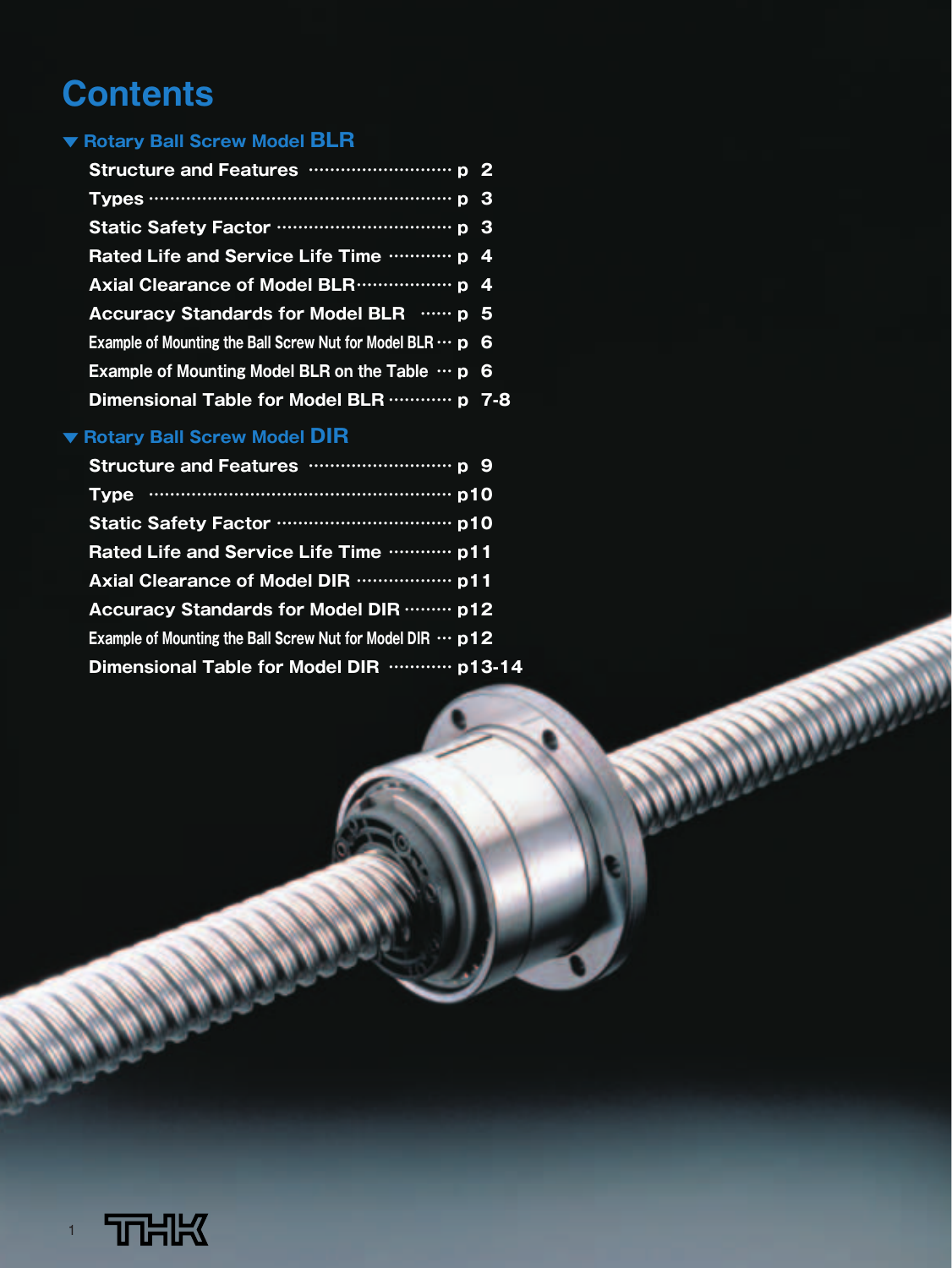# **Rotary-Nut Series Rotary-Nut Series**<br> **Rotary Ball Screw BLR**





## **Structure and Features**

**The Rotary Ball Screw is a rotary-nut ball screw unit in which a ball screw nut is integrated with a support bearing. The support bearing is an angular bearing that has a contact angle of 60˚, contains a large number of balls and achieves a large axial rigidity. Model BLR is divided into two types: Precision Ball Screw and Rolled Ball Screw.**

#### ● **Capable of Fast Feed**

Since the ball screw nut rotates with the screw shaft being fixed, it can be fed at high speed despite a thin screw shaft. This allows a small driving motor to be used.

#### **Smooth Motion**

It achieves smoother motion than rack-and-pinion based linear motion. In addition, since the screw shaft does not rotate because of the ball screw nut drive, this model does not show skipping, produces low noise and generates little heat.

#### ● Low Noise Level even in High-speed Rotation

Model BLR produces very low noise when its balls are picked up along the end cap. In addition, the balls circulate by passing through the ball screw nut, allowing this model to produce minimum noise even in high-speed operation.

#### ● **High Rigidity**

The support bearing of this model is larger than that of the rotary screw shaft type. Thus, its axial rigidity is significantly increased.

#### ● **Compact**

Since the nut and the support bearing are integrated, highly accurate and compact design is achieved.

#### ● **Easy Installation**

By simply mounting this model to the housing with bolts, a ball nut rotation mechanism is gained (for the housing's innerdiameter tolerance, H7 is recommended).

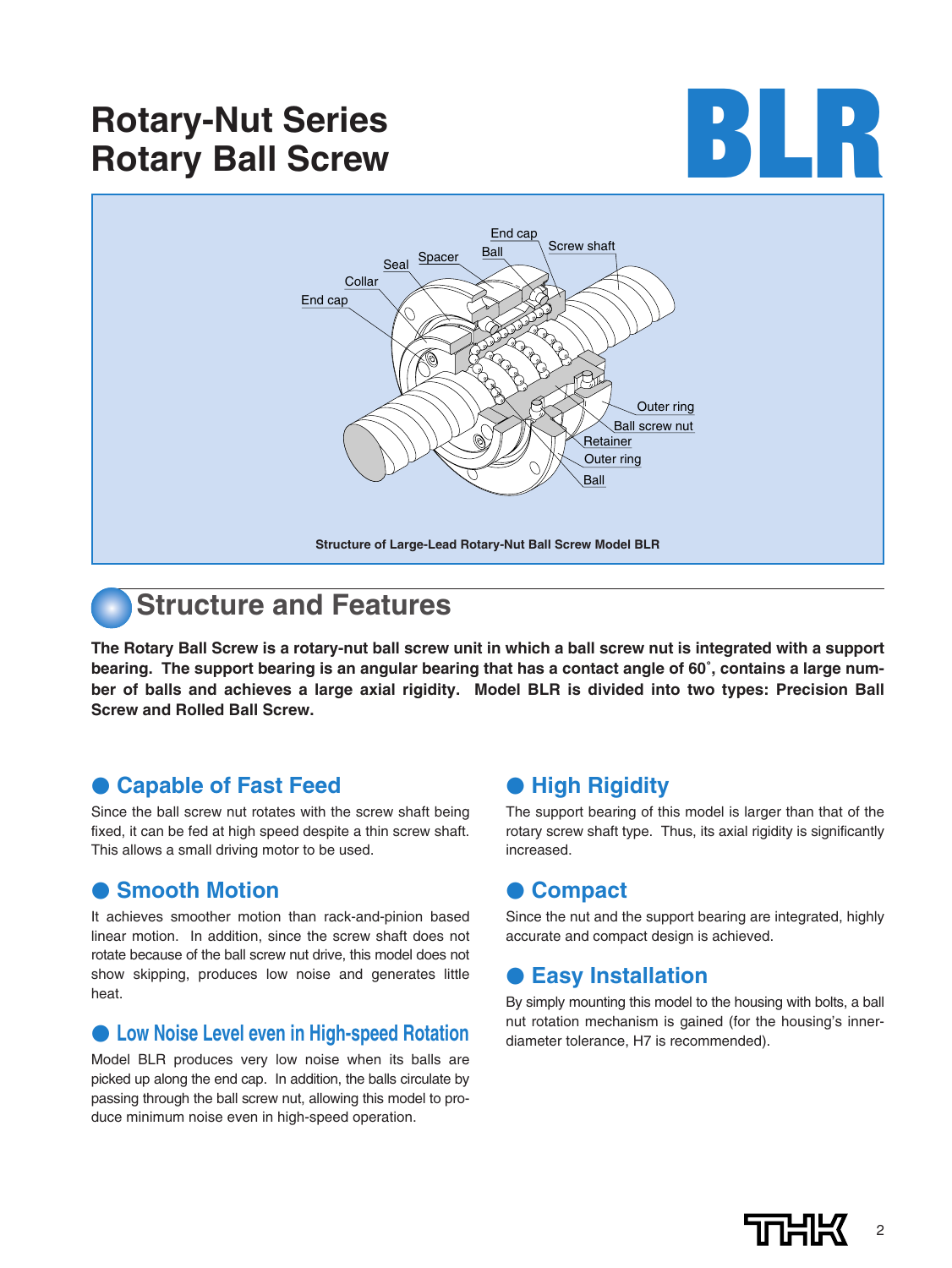

# **Static Safety Factor**

**Types**

**It is necessary to take into account a static safety factor indicated in Table 1 against the axial load that is** applied on the Ball Screw. When studying the static safety factor, a basic static load rating C<sub>0</sub>a is **required.**

## **[Basic Static Load Rating C<sub>0</sub>a]**

When a Ball Screw receives an excessive load or a large impact load while it is stationary or in motion, a local permanent deformation occurs between the raceway and the steel ball. If the permanent deformation exceeds a certain limit, it will prevent the Ball Screw from smoothly moving.

It is recognized that in general there will be no operational problem if the amount of permanent deformation is up to approximately 0.0001 of the steel ball diameter. The load present in such cases is called basic static load rating Coa.

## **[Static Safety Factor]**

| Lower limit of fs<br>Machine using the Ball Screw<br>Load conditions         |
|------------------------------------------------------------------------------|
| 1.0 to $1.3$<br>Without vibrations or impact<br>General industrial machinery |
| With vibrations or impact<br>2.0 to 3.0                                      |
| 1.0 to $1.5$<br>Without vibrations or impact                                 |
| With vibrations or impact<br>2.5 to 7.0                                      |
| Machine tools                                                                |

#### **Table 1 Static Safety Factor**

| . .<br>. .<br>_ |
|-----------------|
|                 |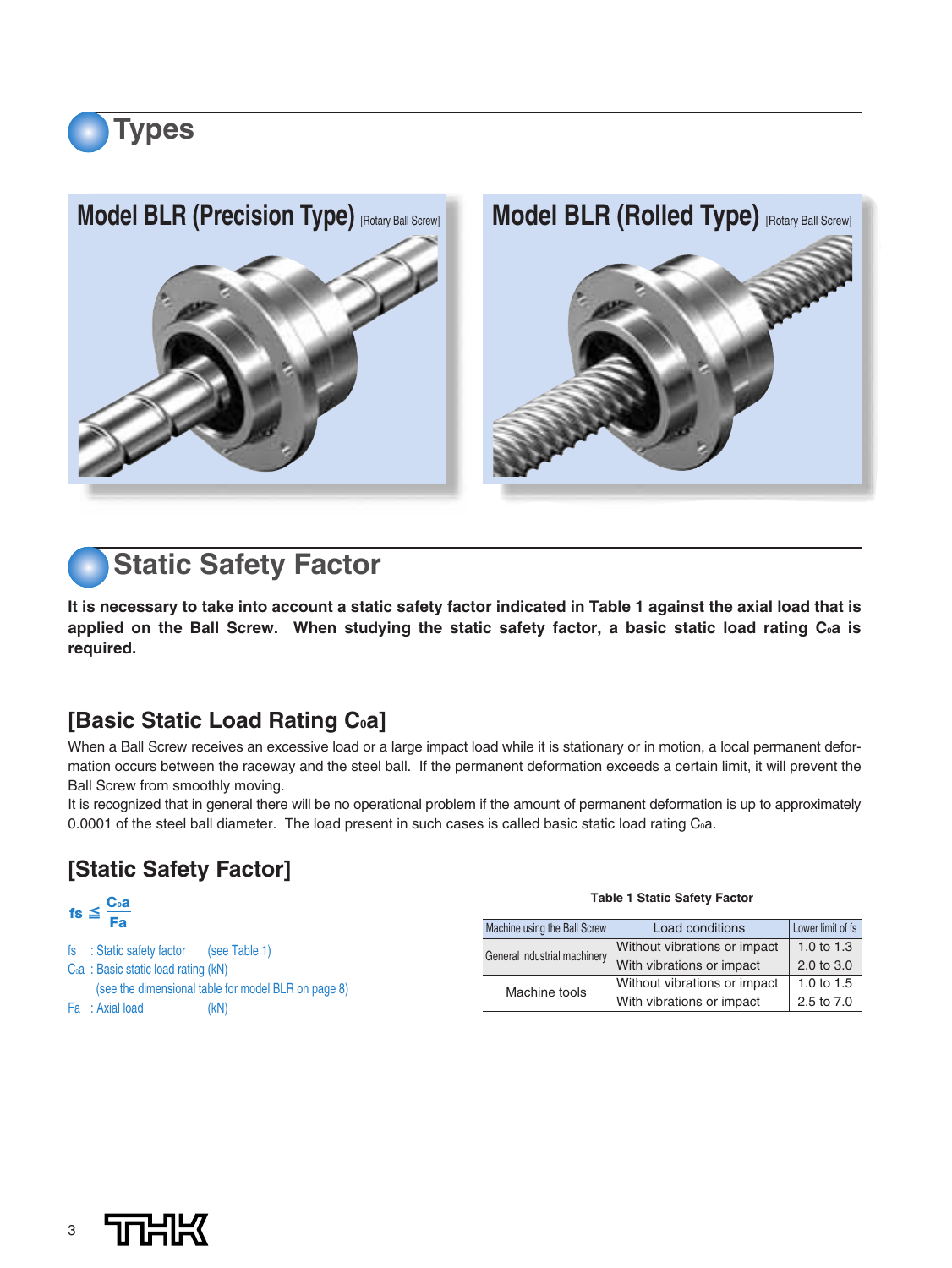# **Rated Life and Service Life Time**

## **[Basic Dynamic Load Rating Ca]**

Basic dynamic load rating Ca is used to calculate the service life of a Ball Screw in motion with its ball screw nut being under a load. The basic dynamic load rating Ca is an axial load under which the rated life of 90% of a group of the same Ball Screw units independently operating is 10<sup>6</sup> rev (1 million revolutions).

## **[Rated Life]**

The service life of a Ball Screw is obtained from the equation below using the basic dynamic load rating and the axial load.

| L = $\left(\frac{\text{Ca}}{\text{fw}\cdot\text{Fa}}\right)^3 \times 10^6$ |       |                 |                                                                                       |  |  |  |
|----------------------------------------------------------------------------|-------|-----------------|---------------------------------------------------------------------------------------|--|--|--|
|                                                                            | - L - | : Rated life    | (rev)                                                                                 |  |  |  |
|                                                                            |       |                 | Ca: Basic dynamic load rating (N) (see the dimensional table for model BLR on page 8) |  |  |  |
|                                                                            |       | Fa : Axial load | (N)                                                                                   |  |  |  |
|                                                                            |       | fw: Load factor | (see Table 2)                                                                         |  |  |  |

| Vibrations/impact | Velocity (V)             | fw                    |
|-------------------|--------------------------|-----------------------|
| Faint             | Very low                 | 1.0 to $1.2$          |
|                   | $V \leq 0.25$ m/s        |                       |
| Weak              | l ow                     | 1.2 to $1.5$          |
|                   | $0.25 \le V \le 1.0$ m/s |                       |
| Medium            | Moderate                 | 1.5 to $2.0$          |
|                   | 1.0≦V≦2.0 m/s            |                       |
| Strong            | High                     | $2.0 \text{ to } 3.5$ |
|                   | 2.0 $m/s < V$            |                       |

**Table 2 Load Factor**

## **[Service Life Time]**

When the rated life (L) has been determined, the service life time is obtained from the following equation if the stroke length and the number of reciprocations are constant.

| L×e                                                   | Lh: Service life time                               | (h)  |
|-------------------------------------------------------|-----------------------------------------------------|------|
| Lh = $\frac{1}{2 \times \ell s \times n_1 \times 60}$ | $\ell$ s: Stroke length                             | (mm) |
|                                                       | $n_i$ : Revolutions per minute (min <sup>-1</sup> ) |      |
|                                                       | $\ell$ : Lead                                       | (mm) |
|                                                       |                                                     |      |

(For details, see the General Catalog.)

# **Axial Clearance of Model BLR**

**Axial Clearance of Model BLR (Precision Type)**

**Table 3 shows the axial clearance of model BLR (precision type). If the manufacturing length exceeds the corresponding value indicated in Table 4, the clearance may partially be negative (preloaded state).**

|                  |                |            |             | . .       | Unit: mm       |
|------------------|----------------|------------|-------------|-----------|----------------|
| Clearance symbol | G <sub>0</sub> |            | G1          | G2        | G <sub>3</sub> |
| Axial clearance  | 0 or below     | 0 to 0.005 | 0 to $0.01$ | 0 to 0.02 | 0 to 0.05      |

**Table 3 Axial Clearance of Model BLR (Precision Type)**

**Table 4 Maximum Manufacturing Length of Model BLR (Precision Type) by Axial Clearance**

|                            |                                  |                |                                  |                |                                  |                | Unit: mm       |  |
|----------------------------|----------------------------------|----------------|----------------------------------|----------------|----------------------------------|----------------|----------------|--|
|                            | Overall screw length             |                |                                  |                |                                  |                |                |  |
| Model No.                  | Clearance GT                     |                | Clearance G1                     |                |                                  |                |                |  |
|                            | C <sub>0</sub> to C <sub>3</sub> | C <sub>5</sub> | C <sub>0</sub> to C <sub>3</sub> | C <sub>5</sub> | C <sub>0</sub> to C <sub>3</sub> | C <sub>5</sub> | C <sub>7</sub> |  |
| BLR1616-3.6                | 500                              | 400            | 500                              | 500            | 700                              | 600            | 500            |  |
| BLR2020-3.6<br>BLR2525-3.6 | 800                              | 700            | 800                              | 700            | 1000                             | 1000           | 1000           |  |
| BLR3232-3.6                | 900                              | 800            | 1100                             | 900            | 1400                             | 1200           | 1200           |  |
| BLR3636-3.6<br>BLR4040-3.6 | 1000                             | 800            | 1300                             | 1000           | 2000                             | 1500           | 1500           |  |
| BLR5050-3.6                | 1200                             | 1000           | 1600                             | 1300           | 2500                             | 2000           | 2000           |  |

\* If the product is to be manufactured with accuracy grade C7 and clearance GT or G1, the clearance will partially be negative.

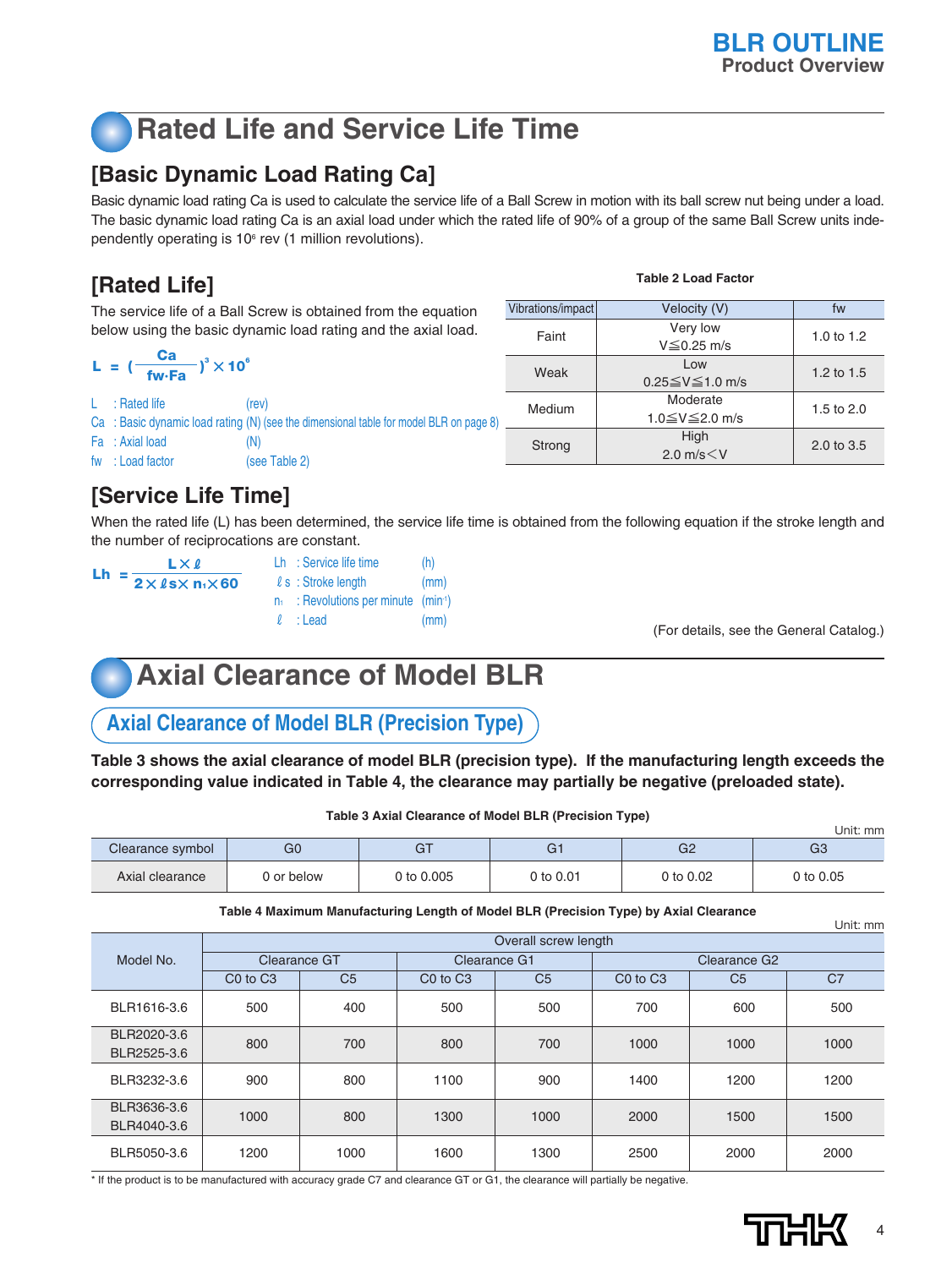## **Axial Clearance of Model BLR (Rolled Type)**

**Table 5 shows the axial clearance of model BLR (rolled type).** 

| Table 5 Axial Clearance of Model BLR (Rolled Type) |  |          |
|----------------------------------------------------|--|----------|
|                                                    |  | Unit: mm |

|  |                                           | <u>UHL.HII</u>            |
|--|-------------------------------------------|---------------------------|
|  | Model No.                                 | Axial clearance (maximum) |
|  | BLR1616-3.6<br>BLR2020-3.6<br>BLR2525-3.6 | 0.1                       |
|  | BLR3232-3.6                               | 0.14                      |
|  | BLR3636-3.6<br>BLR4040-3.6                | 0.17                      |
|  | BLR5050-3.6                               | 0.2                       |

## **Accuracy Standards for Model BLR**

**The accuracy of model BLR is compliant with a JIS standard (JIS B 1192) except for the radial run-out of the circumference of the ball screw nut from the screw axis (D) and the perpendicularity of the flangemounting surface against the screw axis (C).**



|                 |                                                                      |       |                |                |                    |                          |              | Unit: mm |
|-----------------|----------------------------------------------------------------------|-------|----------------|----------------|--------------------|--------------------------|--------------|----------|
|                 | <b>Precision Ball Screw</b>                                          |       |                |                |                    | <b>Rolled Ball Screw</b> |              |          |
| Lead accuracy   | C <sub>3</sub><br>C <sub>5</sub><br>C <sub>3</sub><br>C <sub>5</sub> |       |                | C <sub>7</sub> | C7, C8, C10<br>C10 |                          |              |          |
| Accuracy grade  |                                                                      |       | C <sub>7</sub> |                |                    |                          |              |          |
| Model No.       | $\mathsf{C}$                                                         | D     | $\mathsf{C}$   | D              | $\mathsf{C}$       | D                        | $\mathsf{C}$ | D        |
| <b>BLR 1616</b> | 0.013                                                                | 0.017 | 0.016          | 0.020          | 0.023              | 0.035                    | 0.035        | 0.065    |
| <b>BLR 2020</b> | 0.013                                                                | 0.017 | 0.016          | 0.020          | 0.023              | 0.035                    | 0.035        | 0.065    |
| <b>BLR 2525</b> | 0.015                                                                | 0.020 | 0.018          | 0.024          | 0.023              | 0.035                    | 0.035        | 0.065    |
| <b>BLR 3232</b> | 0.015                                                                | 0.020 | 0.018          | 0.024          | 0.023              | 0.035                    | 0.035        | 0.065    |
| <b>BLR 3636</b> | 0.016                                                                | 0.021 | 0.019          | 0.025          | 0.024              | 0.036                    | 0.036        | 0.066    |
| <b>BLR 4040</b> | 0.018                                                                | 0.026 | 0.021          | 0.033          | 0.026              | 0.046                    | 0.046        | 0.086    |
| <b>BLR 5050</b> | 0.018                                                                | 0.026 | 0.021          | 0.033          | 0.026              | 0.046                    | 0.046        | 0.086    |

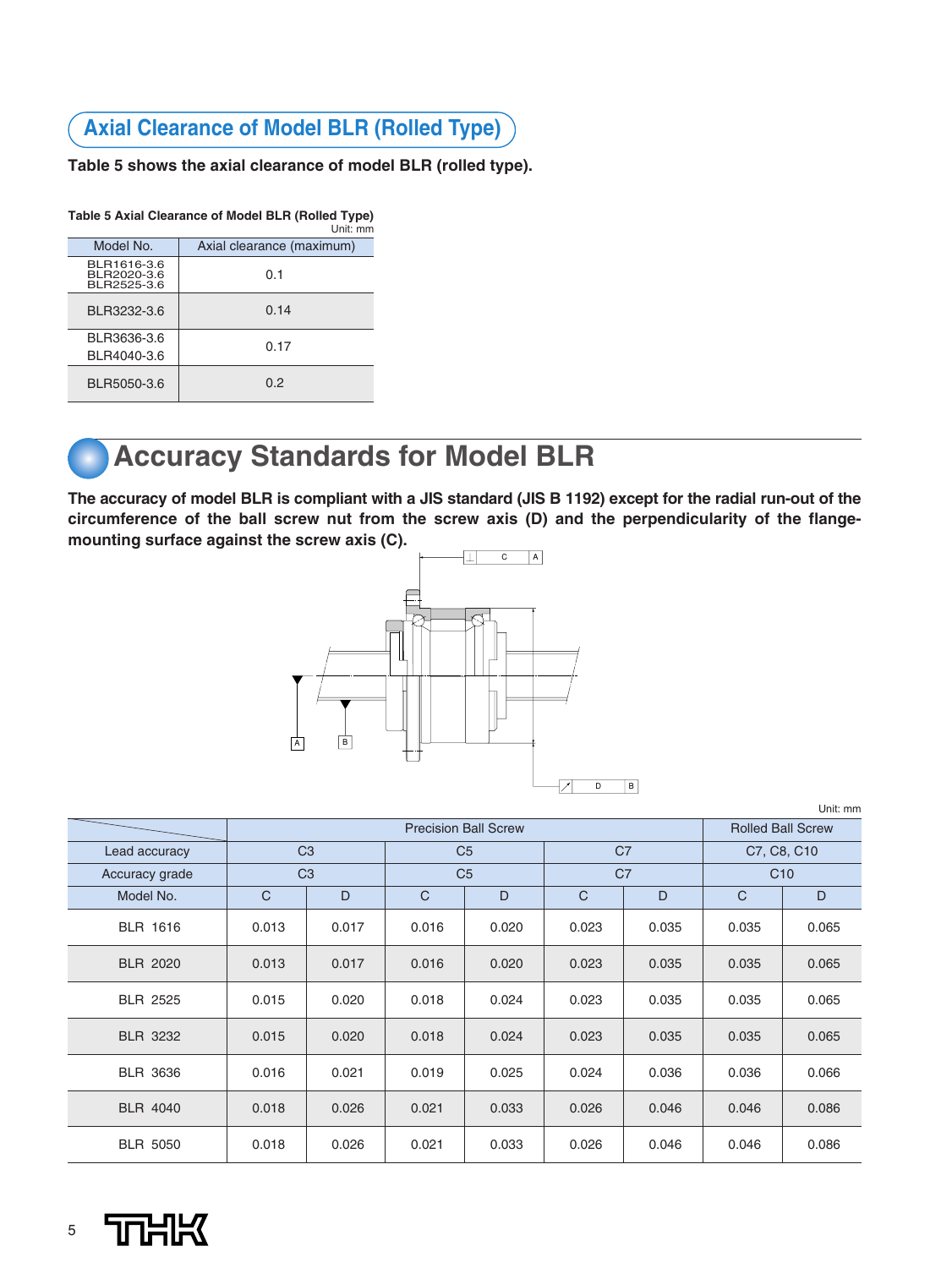## **Example of Mounting the Ball Screw Nut for Model BLR**



Note: If the flange is to be inverted, indicate "K" in the model number (applicable only to model BLR) Example: BLR 2020-3.6 K UU

τ Symbol for inverted flange

(No symbol for standard flange orientation)

## **Examples of Mounting Model BLR on the Table**

#### **Screw Shaft Free, Ball Screw Nut Fixed**

**(Suitable for a long table)**



## **Ball Screw Nut Free, Screw Shaft Fixed**

**(Suitable for a short table and a long stroke)**



**Example of Installation on the Table (Screw Shaft Fixed)**

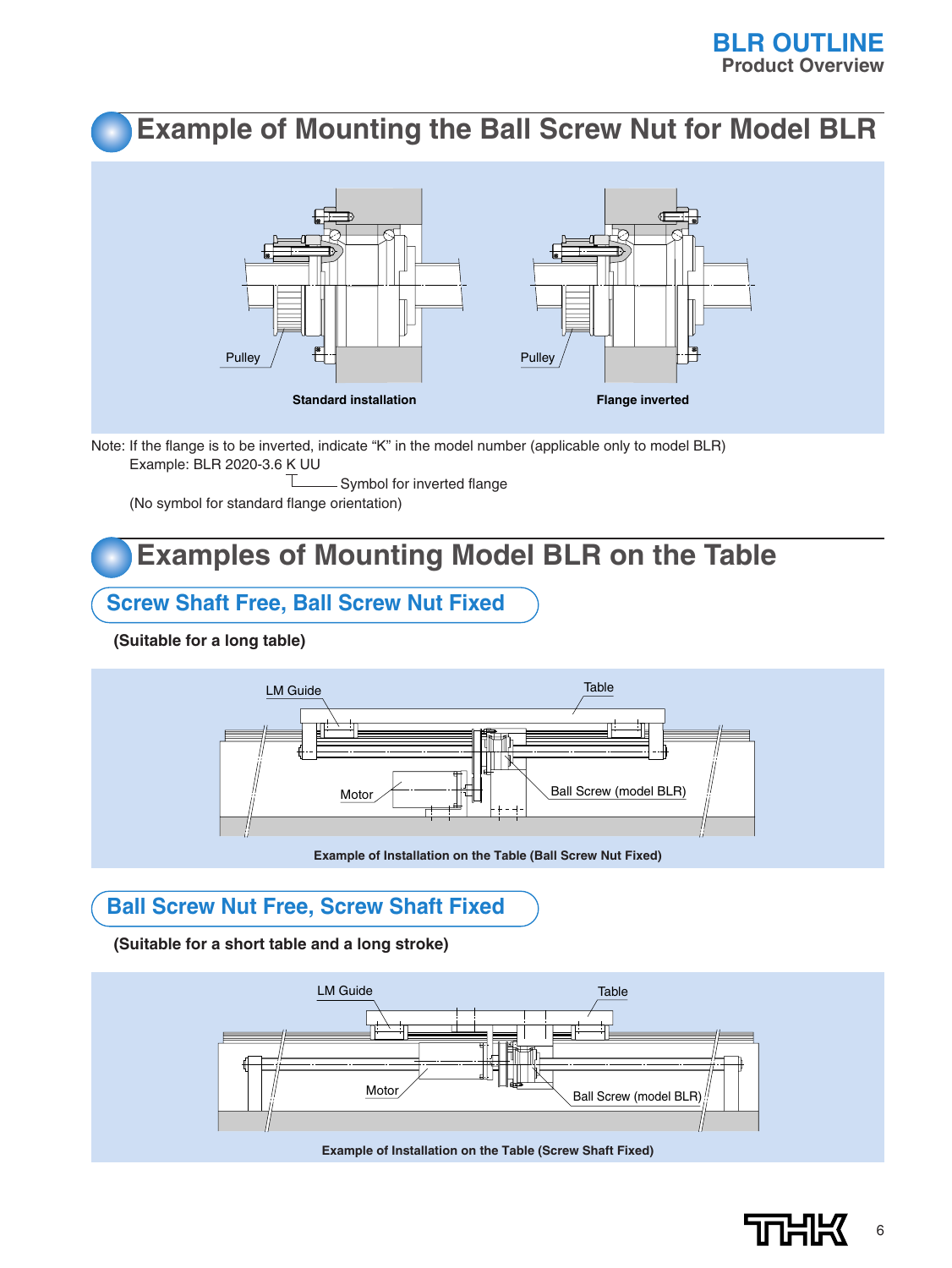# **BLR TYPE**

**Dimensional Table for Model BLR Large-Lead Rotary-Nut Precision Ball Screw Large-Lead Rotary-Nut Rolled Ball Screw**



|                     | <b>Screw</b> | <b>Thread</b> | Lead      | Ball center- |           |        | Basic load rating |                  |                             |          |         |
|---------------------|--------------|---------------|-----------|--------------|-----------|--------|-------------------|------------------|-----------------------------|----------|---------|
| Model No.           | shaft outer  | minor         |           | to-center    | Ca        |        |                   | C <sub>0</sub> a |                             | Flange   | Overall |
|                     | diameter     | diameter      |           | diameter     |           | kN     |                   | kN               | Outer diameter              | diameter | length  |
|                     | d            | dc            | <b>Ph</b> | dp           | Precision | Rolled | Precision         | Rolled           | D                           | $D_1$    | $L_1$   |
| <b>BLR 1616-3.6</b> | 16           | 13.7          | 16        | 16.65        | 7.1       | 5.8    | 14.3              | 12.9             | $\Omega$<br>52<br>$-0.007$  | 68       | 43.5    |
| <b>BLR 2020-3.6</b> | 20           | 17.5          | 20        | 20.75        | 11.1      | 7.7    | 24.7              | 22.3             | 0<br>62<br>$-0.007$         | 78       | 54      |
| <b>BLR 2525-3.6</b> | 25           | 22            | 25        | 26           | 16.6      | 12.1   | 38.7              | 35               | 0<br>72<br>$-0.007$         | 92       | 65      |
| <b>BLR 3232-3.6</b> | 32           | 28.3          | 32        | 33.25        | 23.7      | 17.3   | 59.5              | 53.9             | $\Omega$<br>80<br>$-0.007$  | 105      | 80      |
| <b>BLR 3636-3.6</b> | 36           | 31.7          | 36        | 37.4         | 30.8      | 22.4   | 78                | 70.5             | 0<br>100<br>$-0.008$        | 130      | 93      |
| <b>BLR 4040-3.6</b> | 40           | 35.2          | 40        | 41.75        | 38.7      | 28.1   | 99.2              | 89.8             | $\Omega$<br>110<br>$-0.008$ | 140      | 98      |
| <b>BLR 5050-3.6</b> | 50           | 44.1          | 50        | 52.2         | 57.8      | 42.1   | 155               | 140.4            | 0<br>120<br>$-0.008$        | 156      | 126     |



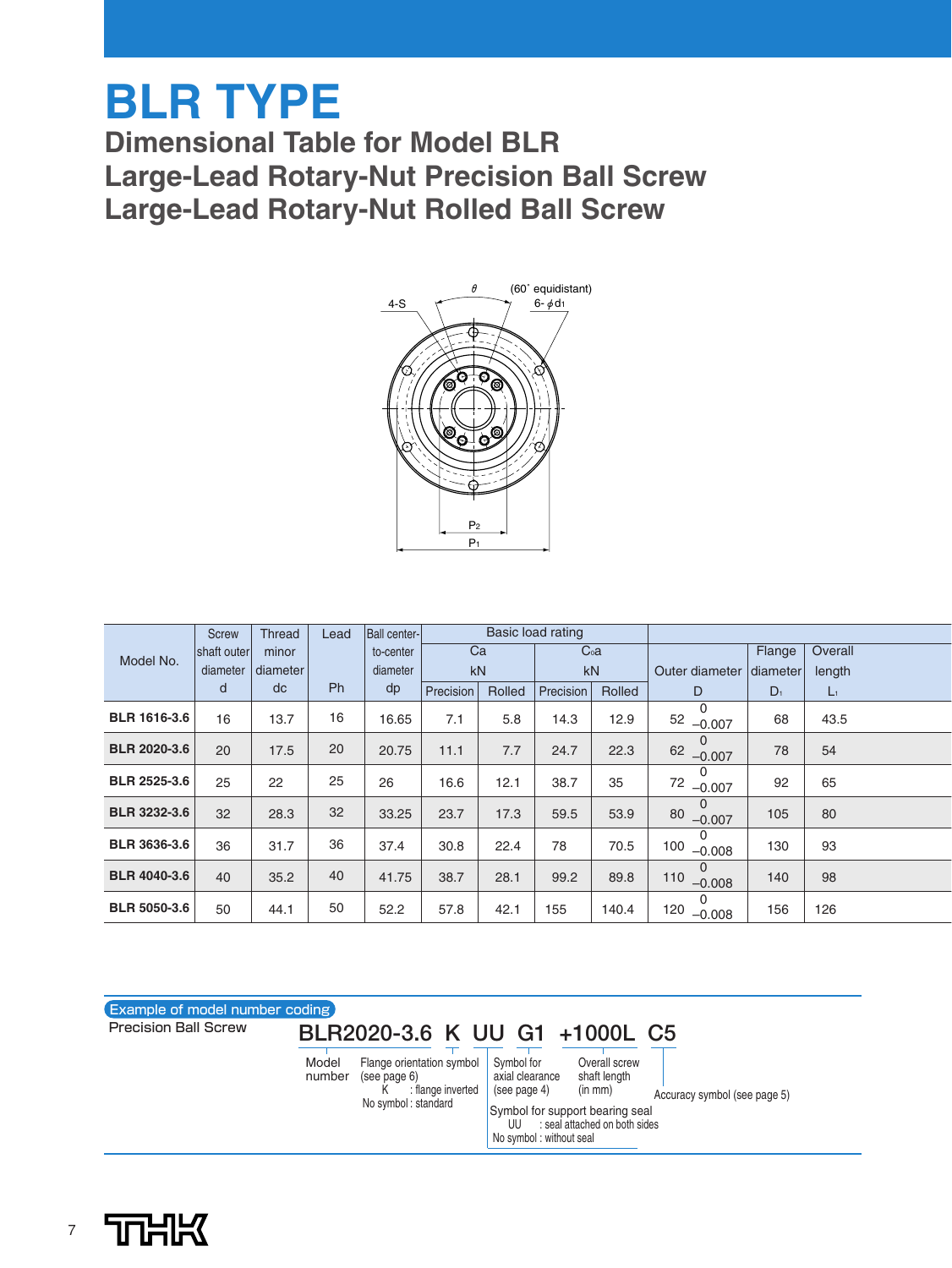

|                               |                            |    |                |                |                |       |                |                |    |                |                     |                   |      | Unit: mm        |
|-------------------------------|----------------------------|----|----------------|----------------|----------------|-------|----------------|----------------|----|----------------|---------------------|-------------------|------|-----------------|
| <b>Ball screw dimensions</b>  |                            |    |                |                |                |       |                |                |    |                |                     |                   |      |                 |
|                               |                            |    |                |                |                |       |                |                |    |                |                     | basic load rating |      | moment          |
|                               |                            |    |                |                |                |       |                |                |    |                |                     | Ca                | Coa  | $kg \cdot cm^2$ |
| $D_3$                         | D <sub>4</sub>             | H  | B <sub>4</sub> | B <sub>5</sub> | Тe             | $P_1$ | P <sub>2</sub> | S              |    | d <sub>1</sub> | $\theta$ $^{\circ}$ | kN                | kN   |                 |
| $\Omega$<br>40<br>$-0.025$    | $+0.025$<br>32<br>0        | 5  | 27.5           | 9              | $\overline{c}$ | 60    | 25             | M4             | 12 | 4.5            | 40                  | 19.4              | 19.2 | 0.48            |
| $\mathbf 0$<br>50<br>$-0.025$ | $+0.025$<br>39<br>$\Omega$ | 6  | 34             | 11             | $\overline{2}$ | 70    | 31             | M <sub>5</sub> | 16 | 4.5            | 40                  | 26.8              | 29.3 | 1.44            |
| 0<br>58<br>$-0.03$            | $+0.025$<br>47<br>0        | 8  | 43             | 12.5           | 3              | 81    | 38             | M6             | 19 | 5.5            | 40                  | 28.2              | 33.3 | 3.23            |
| $\Omega$<br>66<br>$-0.03$     | $+0.03$<br>58<br>$\Omega$  | 9  | 55             | 14             | 3              | 91    | 48             | M <sub>6</sub> | 19 | 6.6            | 40                  | 30                | 39   | 6.74            |
| $\Omega$<br>80<br>$-0.03$     | $+0.03$<br>66<br>$\Omega$  | 11 | 62             | 17             | 3              | 113   | 54             | M <sub>8</sub> | 22 | 9              | 40                  | 56.4              | 65.2 | 16.8            |
| $\mathbf 0$<br>90<br>$-0.035$ | $+0.03$<br>73              | 11 | 68             | 16.5           | 3              | 123   | 61             | M8             | 22 | 9              | 50                  | 59.3              | 74.1 | 27.9            |
| 0<br>100<br>$-0.035$          | $+0.035$<br>90<br>$\Omega$ | 12 | 80             | 25             | $\overline{4}$ | 136   | 75             | M10            | 28 | 11             | 50                  | 62.2              | 83   | 58.2            |



**Note** For the axial clearance, see page 4.

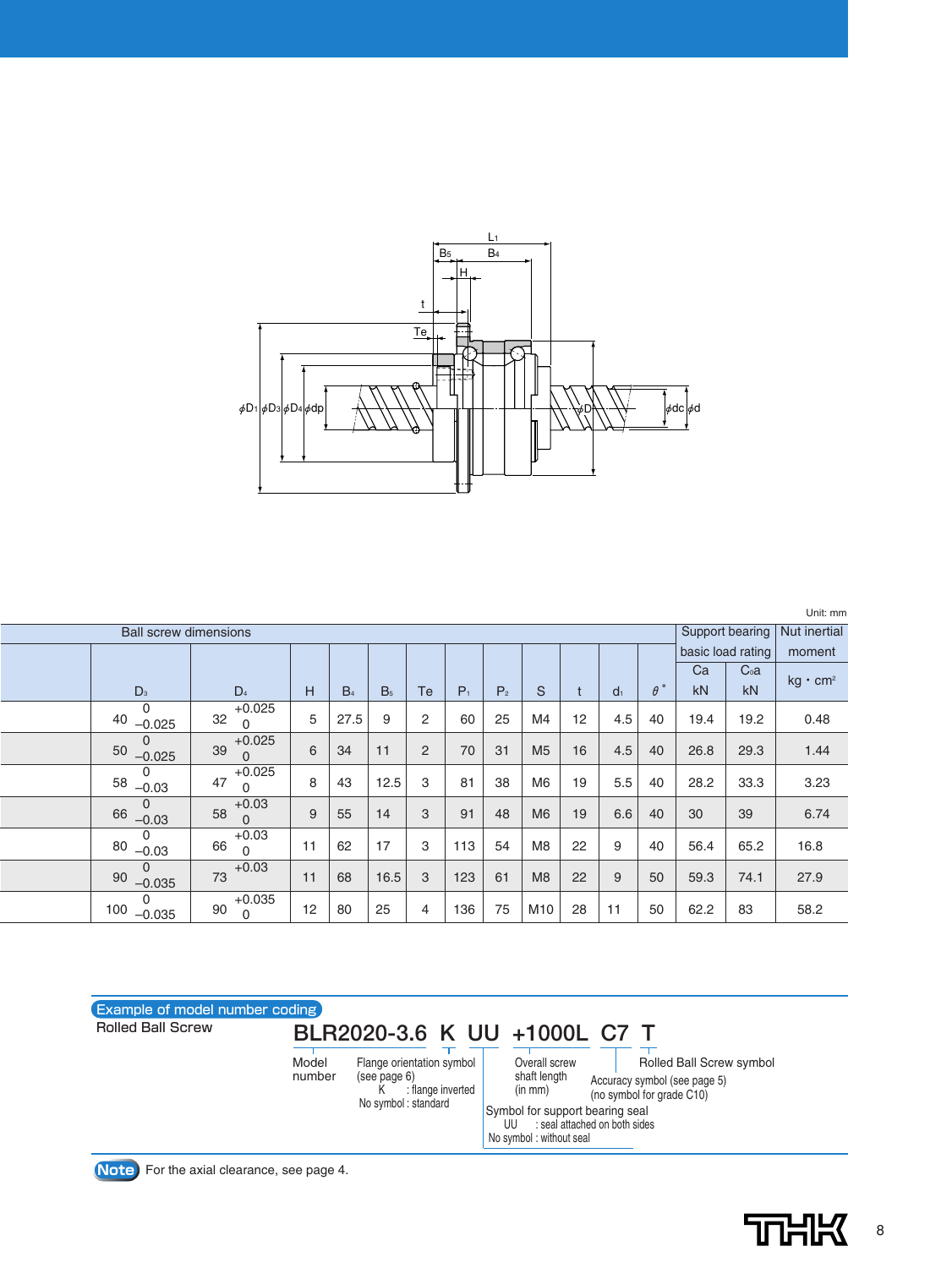# **Rotary-Nut Series Rotary-Nut Series**<br> **Rotary Ball Screw DIR**



## **Structure and Features**

**Standard-Lead Rotary-Nut Ball Screw model DIR is a rotary-nut Ball Screw that has a structure where a simple-nut Ball Screw is integrated with a support bearing.**

**Its ball screw nut serves as a ball circulation mechanism using deflectors. Balls travel along the groove of the deflector, mounted in the ball screw nut, to the adjacent raceway, and then circulate back to the loaded area to complete infinite rolling motion. Being a nut under an offset preload, the single ball screw nut provides different phases to the right and left thread in the middle of the nut, thus to set the axial clearance below zero (preloaded state). This allows more compact, smoother motion to be achieved than the conventional double-nut type (a spacer is inserted between two nuts).**

**The support bearing comprises two rows of DB type angular bearings with a contact angle of 45˚ to provide a preload. The collar, previously used to mount a pulley, is integrated with the ball screw nut.**

#### ● **Compact**

Because of the internal circulation mechanism using a deflector, the outer diameter is only 70 to 80%, and the overall length is 60 to 80%, of that of the Returned-Pipe Nut, thus reduce the weight and decrease the inertia during acceleration. Since the ball screw nut is integrated with the support bearing, highly accurate and compact design is allowed. In addition, small inertia through the lightweight ball screw nut ensures high responsiveness.

#### ● Capable of High-Speed Rotation

Since the screw shaft is fixed and the ball screw nut is free, the Ball Screw is capable of rotating at high speed even if the shaft diameter is small. It allows a small driving motor to be used.

## ● Capable of Fine Positioning

Being a Standard-Lead Ball Screw, this model is capable of fine positioning even when the ball screw nut rotates.

#### ● **Accuracy Can Easily Be Established**

As the support bearing is integrated with the outer ring, the bearing can be assembled with the nut housing on the end face of the outer ring flange. This makes it easy to center the ball screw nut and establish accuracy.

#### ● **Well Balanced**

Since the deflectors are evenly placed on the circumference, superb balance is ensured while the ball screw nut is rotating.

#### ● Stable in the Low-speed Range

Traditionally, motors tend to have uneven torque and speed in the low-speed range due to external causes. With model DIR, motors can be connected independently with the screw shaft and the ball screw nut, thus allow fine feed within the motors' stable rotation ranges.

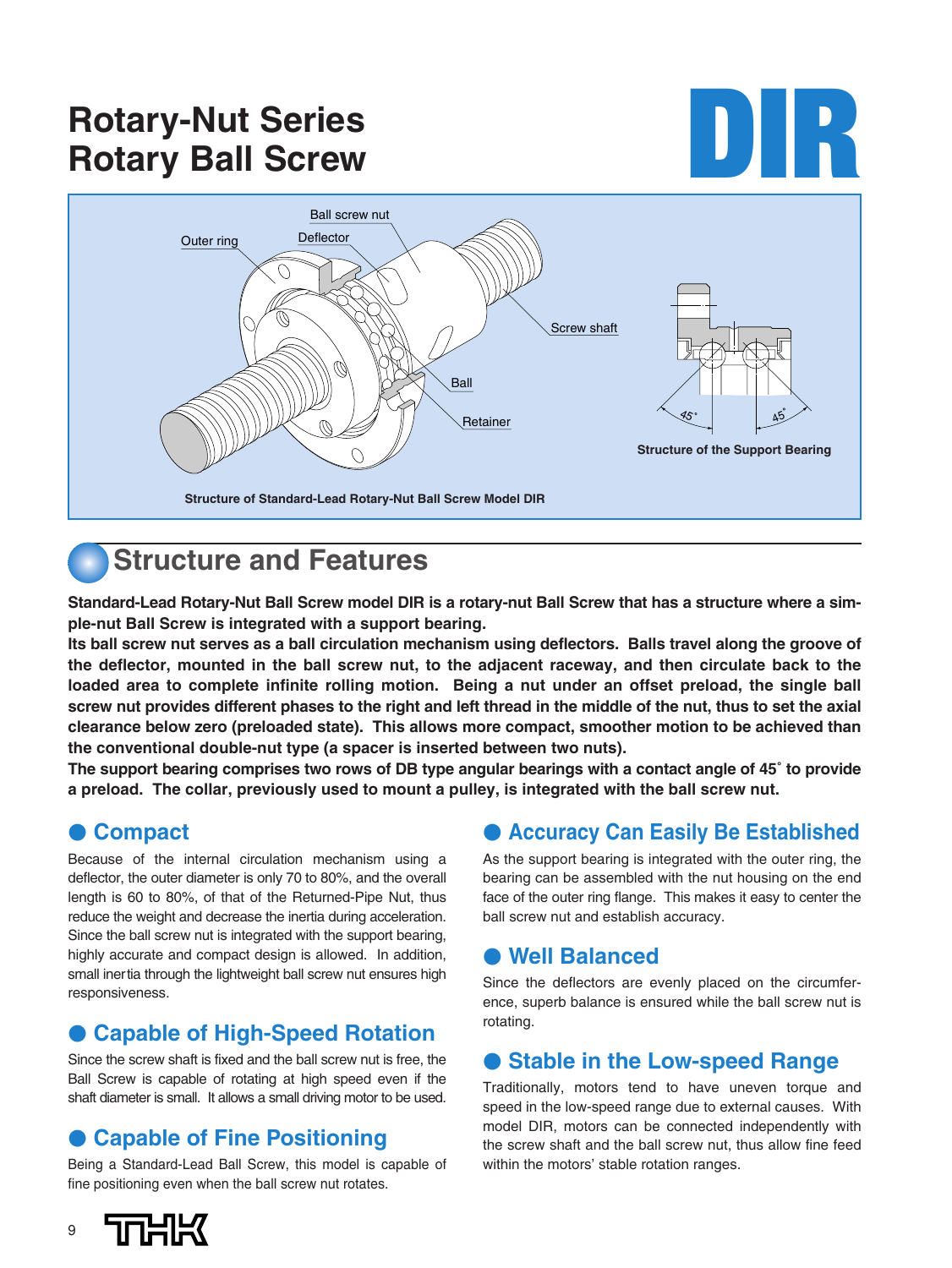





**It is necessary to take into account a static safety factor indicated in Table 6 against the axial load that is** applied on the Ball Screw. When studying the static safety factor, a basic static load rating C<sub>0</sub>a is **required.**

## **[Basic Static Load Rating C<sub>0</sub>a]**

When a Ball Screw receives an excessive load or a large impact load while it is stationary or in motion, a local permanent deformation occurs between the raceway and the steel ball. If the permanent deformation exceeds a certain limit, it will prevent the Ball Screw from smoothly moving.

It is recognized that in general there will be no operational problem if the amount of permanent deformation is up to approximately 0.0001 of the steel ball diameter. The load present in such cases is called basic static load rating C<sub>o</sub>a.

## **[Static Safety Factor]**

| fs $\leq \frac{C_0a}{Fa}$                            | <b>Table 6 Static Safety Factor</b> |                              |                       |  |  |  |  |  |
|------------------------------------------------------|-------------------------------------|------------------------------|-----------------------|--|--|--|--|--|
|                                                      | Machine using the Ball Screw        | Load conditions              | Lower limit of fs     |  |  |  |  |  |
| fs : Static safety factor<br>(see Table 6)           | General industrial machinery        | Without vibrations or impact | 1.0 to $1.3$          |  |  |  |  |  |
| Coa : Basic static load rating (kN)                  |                                     | With vibrations or impact    | $2.0 \text{ to } 3.0$ |  |  |  |  |  |
| (see the dimensional table for model DIR on page 14) | Machine tools                       | Without vibrations or impact | 1.0 to $1.5$          |  |  |  |  |  |
| Fa : Axial load<br>(kN)                              |                                     | With vibrations or impact    | 2.5 to 7.0            |  |  |  |  |  |
|                                                      |                                     |                              |                       |  |  |  |  |  |

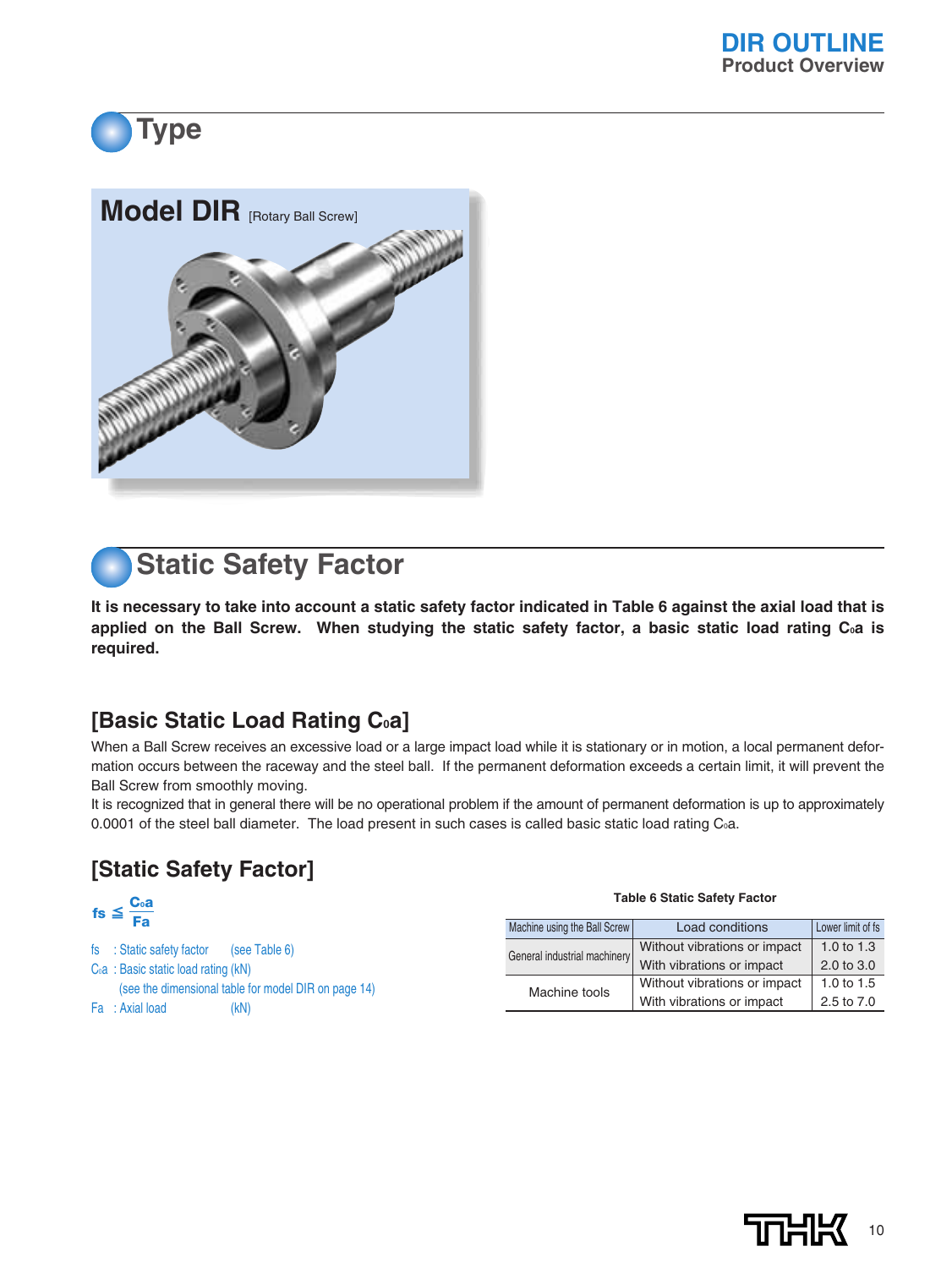# **Rated Life and Service Life Time**

## **[Basic Dynamic Load Rating Ca]**

Basic dynamic load rating Ca is used to calculate the service life of a Ball Screw in motion with its ball screw nut being under a load. The basic dynamic load rating Ca is an axial load under which the rated life of 90% of a group of the same Ball Screw units independently operating is 10<sup>6</sup> rev (1 million revolutions).

## **[Rated Life]**

The service life of a Ball Screw is obtained from the equation below using the basic dynamic load rating and the axial load.

|                                                |                                                                                         |        | $V \geq 0.25$ m/s        |  |  |
|------------------------------------------------|-----------------------------------------------------------------------------------------|--------|--------------------------|--|--|
| $V_1 = (\frac{Ca}{fw \cdot Fa})^3 \times 10^6$ |                                                                                         | Weak   | Low                      |  |  |
|                                                |                                                                                         |        | $0.25 \le V \le 1.0$ m/s |  |  |
| : Rated life                                   | (rev)                                                                                   | Medium | Moderate                 |  |  |
|                                                | Ca : Basic dynamic load rating (N) (see the dimensional table for model DIR on page 14) |        | 1.0≦V≦2.0 m/s            |  |  |
| Fa : Axial load                                | (N)                                                                                     | Strong | High                     |  |  |
| fw : Load factor                               | (see Table 7)                                                                           |        | 2.0 $m/s < V$            |  |  |
|                                                |                                                                                         |        |                          |  |  |

#### **[Service Life Time]**

When the rated life (L) has been determined, the service life time is obtained from the following equation if the stroke length and the number of reciprocations are constant.

| <b>LX</b>                                             | Lh: Service life time                               | (h)  |
|-------------------------------------------------------|-----------------------------------------------------|------|
| Lh = $\frac{1}{2 \times \ell s \times n_1 \times 60}$ | $\ell$ s: Stroke length                             | (mm) |
|                                                       | $n_i$ : Revolutions per minute (min <sup>-1</sup> ) |      |
|                                                       | $\ell$ : Lead                                       | (mm) |

(For details, see the General Catalog.)

2.0 to 3.5

Unit: mm

## **Axial Clearance of Model DIR**

**Table 8 shows the axial clearance of model DIR (precision type). If the manufacturing length exceeds the corresponding value indicated in Table 9, the clearance may partially be negative (preloaded state).**

| <b>Table 8 Axial Clearance of Model DIR</b> |                |            |             |                |                |  |  |  |  |  |  |  |  |
|---------------------------------------------|----------------|------------|-------------|----------------|----------------|--|--|--|--|--|--|--|--|
| Unit: mm                                    |                |            |             |                |                |  |  |  |  |  |  |  |  |
| Clearance symbol                            | G <sub>0</sub> | GT         | G1          | G <sub>2</sub> | G <sub>3</sub> |  |  |  |  |  |  |  |  |
| Axial clearance                             | 0 or below     | 0 to 0.005 | 0 to $0.01$ | 0 to 0.02      | 0 to 0.05      |  |  |  |  |  |  |  |  |

#### **Table 9 Maximum Manufacturing Length of Model DIR by Axial Clearance**

|                |                                  |                |                                  |                |                                  |                | UNIU: MIN |  |  |  |  |  |
|----------------|----------------------------------|----------------|----------------------------------|----------------|----------------------------------|----------------|-----------|--|--|--|--|--|
|                | Overall screw length             |                |                                  |                |                                  |                |           |  |  |  |  |  |
| Model No.      | <b>Clearance GT</b>              |                | Clearance G1                     |                | Clearance G <sub>2</sub>         |                |           |  |  |  |  |  |
|                | C <sub>0</sub> to C <sub>3</sub> | C <sub>5</sub> | C <sub>0</sub> to C <sub>3</sub> | C <sub>5</sub> | C <sub>0</sub> to C <sub>3</sub> | C <sub>5</sub> | C7        |  |  |  |  |  |
| DIR16          | 500                              | 400            | 500                              | 500            | 700                              | 600            | 500       |  |  |  |  |  |
| DIR20<br>DIR25 | 800                              | 700            | 800                              | 700            | 1000                             | 1000           | 1000      |  |  |  |  |  |
| DIR32          | 900                              | 800            | 1100                             | 900            | 1400                             | 1200           | 1200      |  |  |  |  |  |
| DIR36<br>DIR40 | 1000                             | 800            | 1300                             | 1000           | 2000                             | 1500           | 1500      |  |  |  |  |  |

\* If the product is to be manufactured with accuracy grade C7 and clearance GT or G1, the clearance will partially be negative.



#### Vibrations/impact Velocity (V) fw Faint 1.0 to 1.2 1.2 to 1.5 1.5 to 2.0 Very low  $V < 0.25$  m/s

**Table 7 Load Factor**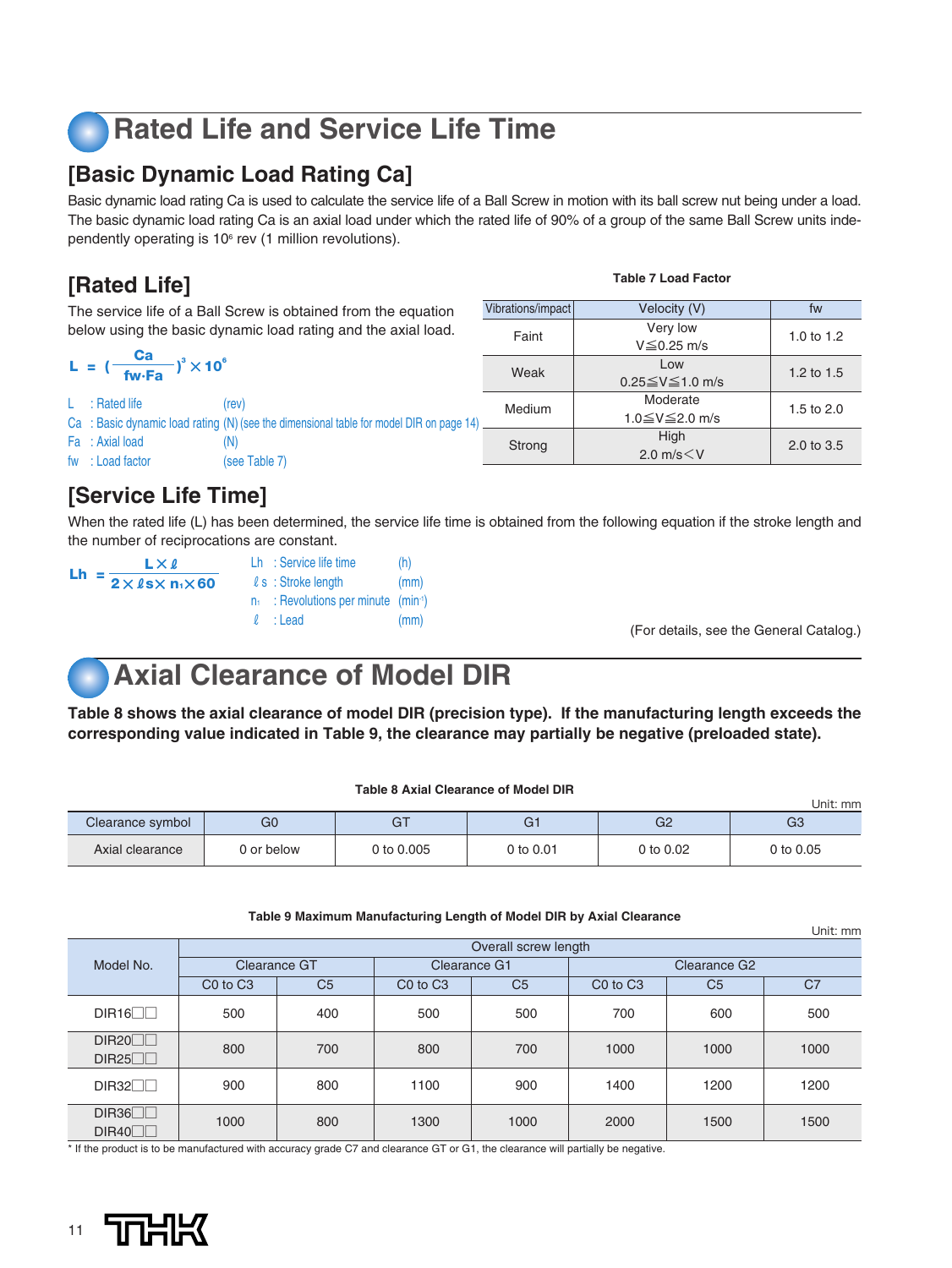# **Accuracy Standards for Model DIR**

**The accuracy of model DIR is compliant with a JIS standard (JIS B 1192) except for the radial run-out of the circumference of the ball screw nut from the screw axis (D) and the perpendicularity of the flangemounting surface against the screw axis (C).**



Unit: mm

| Accuracy grade  |              | C <sub>3</sub> |              | C <sub>5</sub> | C <sub>7</sub> |       |  |
|-----------------|--------------|----------------|--------------|----------------|----------------|-------|--|
| Model No.       | $\mathsf{C}$ | D              | $\mathsf{C}$ | D              | $\mathsf{C}$   | D     |  |
| DIR $16$        | 0.013        | 0.017          | 0.016        | 0.020          | 0.023          | 0.035 |  |
| DIR 20 $\neg$   | 0.013        | 0.017          | 0.016        | 0.020          | 0.023          | 0.035 |  |
| DIR 25 $\neg$   | 0.015        | 0.020          | 0.018        | 0.024          | 0.023          | 0.035 |  |
| DIR $32\square$ | 0.015        | 0.020          | 0.018        | 0.024          | 0.023          | 0.035 |  |
| DIR 36          | 0.016        | 0.021          | 0.019        | 0.025          | 0.024          | 0.036 |  |
| DIR $40\square$ | 0.018        | 0.026          | 0.021        | 0.033          | 0.026          | 0.036 |  |

## **Example of Mounting the Ball Screw Nut for Model DIR**





**Installation to the housing can be performed on the end face of the outer ring flange.**

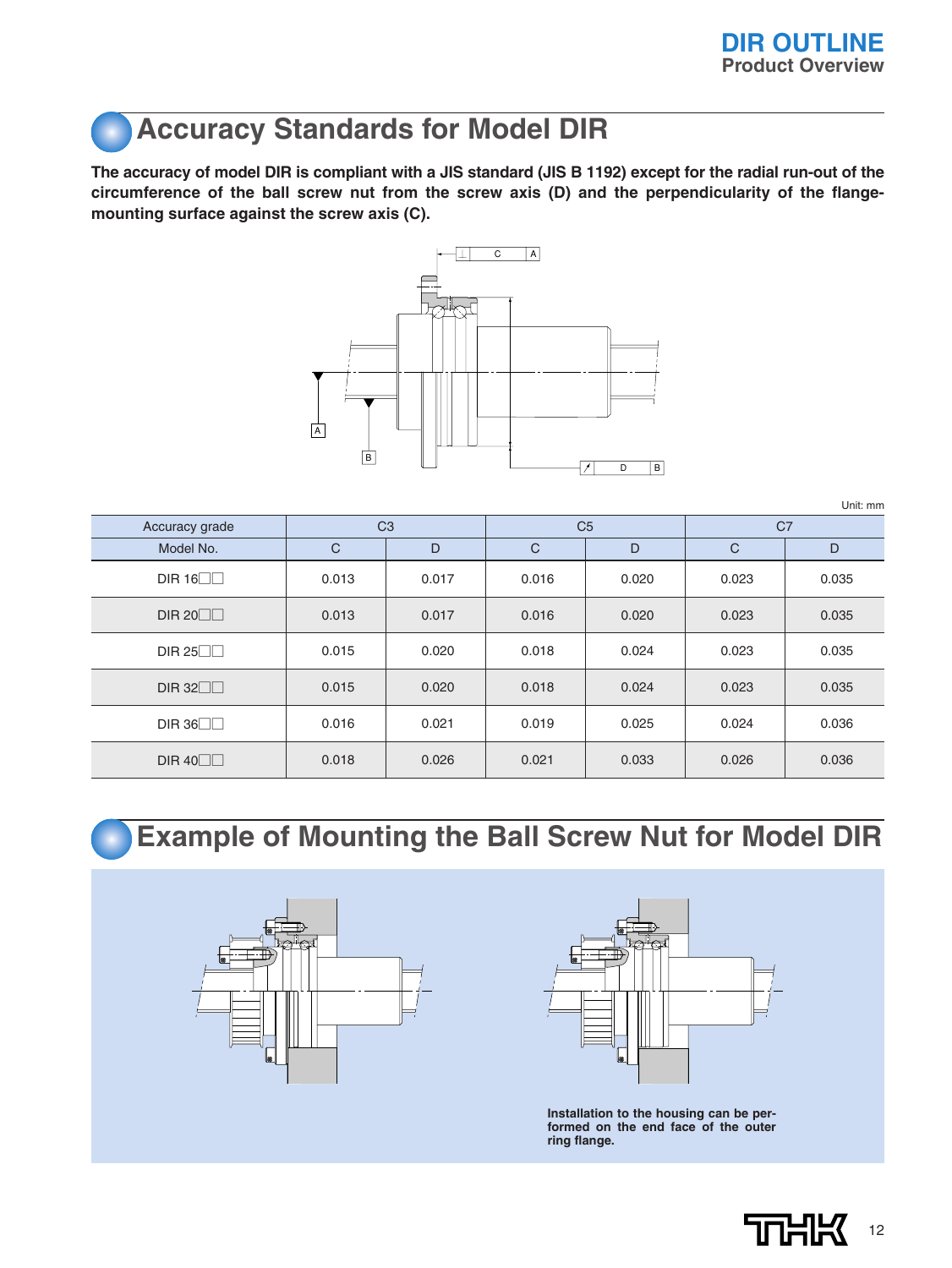# **DIR TYPE Dimensional Table for Model DIR Standard-Lead Rotary-Nut Ball Screw**



|                   | Screw       | <b>Thread</b> | Lead | Ball center- |      | Basic load rating | Rigidity  |          |          |         |       |
|-------------------|-------------|---------------|------|--------------|------|-------------------|-----------|----------|----------|---------|-------|
| Model No.         | shaft outer | minor         |      | to-center    |      |                   | K         | Outer    | Flange   | Overall |       |
|                   | diameter    | diameter      |      | diameter     | Ca   | C <sub>0</sub> a  |           | diameter | diameter | length  | $D_3$ |
|                   | d           | dc            | Ph   | dp           | kN   | kN                | $N/\mu$ m | D        | $D_1$    | $L_1$   | h7    |
| <b>DIR 1605-6</b> | 16          | 13.2          | 5    | 16.75        | 7.4  | 13                | 310       | 48       | 64       | 79      | 36    |
| <b>DIR 2005-6</b> | 20          | 17.2          | 5    | 20.75        | 8.5  | 17.3              | 310       | 56       | 72       | 80      | 43.5  |
| DIR 2505-6        | 25          | 22.2          | 5    | 25.75        | 9.7  | 22.6              | 490       | 66       | 86       | 88      | 52    |
| <b>DIR 2510-4</b> |             | 21.6          | 10   | 26           | 9    | 18                | 330       | 66       | 86       | 106     | 52    |
| DIR 3205-6        |             | 29.2          | 5    | 32.75        | 11.1 | 30.2              | 620       | 78       | 103      | 86      | 63    |
| <b>DIR 3206-6</b> | 32          | 28.4          | 6    | 33           | 14.9 | 37.1              | 630       | 78       | 103      | 97      | 63    |
| DIR 3210-6        |             | 26.4          | 10   | 33.75        | 25.7 | 52.2              | 600       | 78       | 103      | 131     | 63    |
| <b>DIR 3610-6</b> | 36          | 30.5          | 10   | 37.75        | 28.8 | 63.8              | 710       | 92       | 122      | 151     | 72    |
| DIR 4010-6        | 40          | 34.7          | 10   | 41.75        | 29.8 | 69.3              | 750       | 100      | 130      | 142     | 79.5  |
| <b>DIR 4012-6</b> |             | 34.4          | 12   | 41.75        | 30.6 | 72.3              | 790       | 100      | 130      | 167     | 79.5  |

Example of model number coding

## **DIR2005-6 RR G0 +520L C1**

Model number RR: labyrinth seal Seal symbol attached on both ends of the ball

Overall screw shaft length (in mm)

Accuracy symbol (see page 12)

screw nut

Symbol for axial clearance (see page 11)

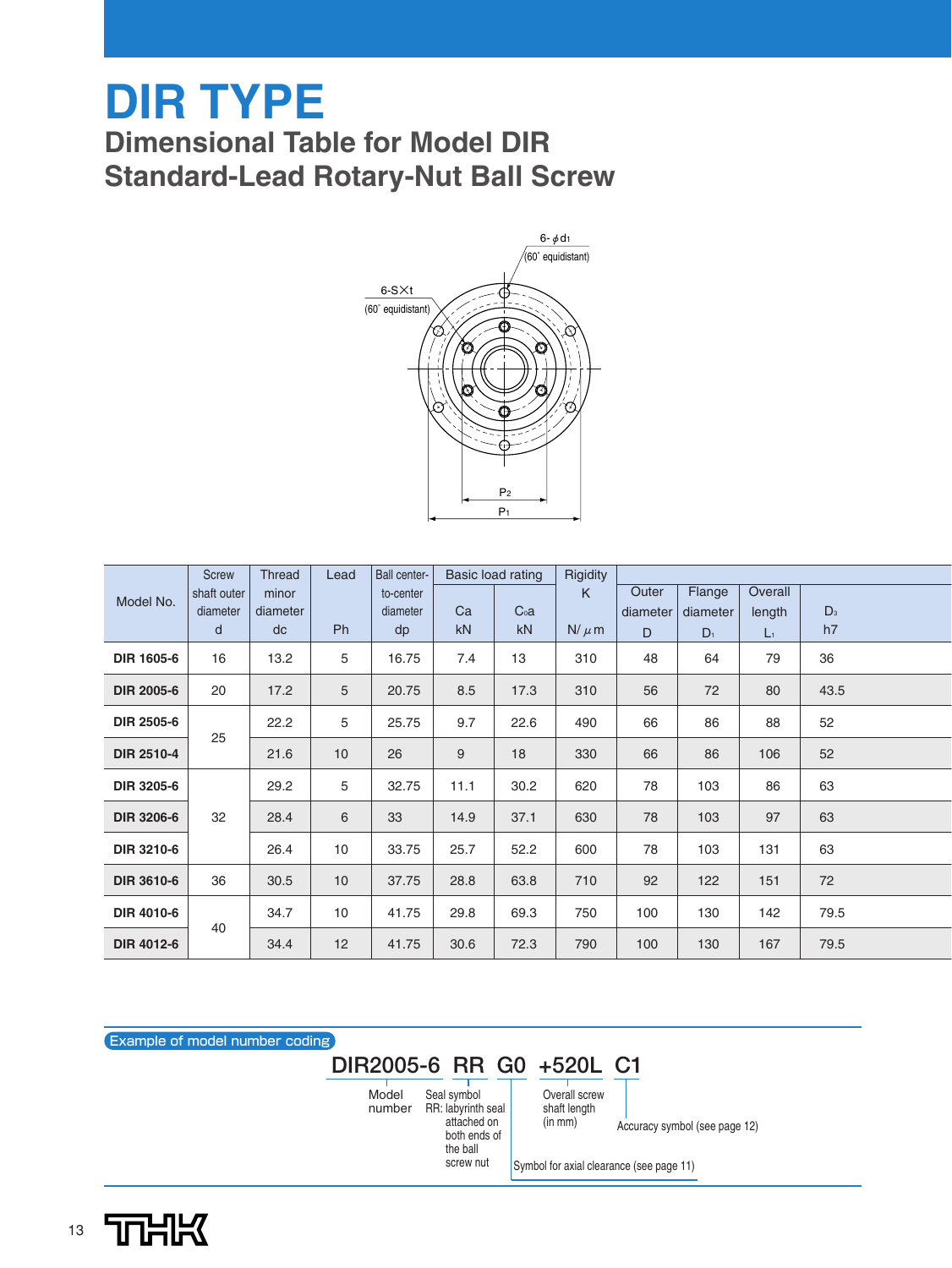

|                | Support bearing |                | Nut inertial                 |       |                |                |                |                |    |                |      |                  |                   |
|----------------|-----------------|----------------|------------------------------|-------|----------------|----------------|----------------|----------------|----|----------------|------|------------------|-------------------|
|                |                 |                |                              |       |                |                |                |                |    |                |      |                  | moment            |
|                |                 |                |                              |       |                |                |                |                |    |                | Ca   | C <sub>0</sub> a |                   |
| D <sub>2</sub> | B <sub>5</sub>  | B <sub>4</sub> | B <sub>3</sub>               | $P_1$ | P <sub>2</sub> | H              | B <sub>1</sub> | $\mathsf S$    | t  | d <sub>1</sub> | kN   | kN               | $kg \cdot cm^2$   |
| 30             | 8               | 21             | 50                           | 56    | 30             | 6              | 15             | M4             | 6  | 4.5            | 8.7  | 10.5             | 0.61              |
| 34             | 9               | 21             | 50                           | 64    | 36             | 6              | 15             | M <sub>5</sub> | 8  | 4.5            | 9.7  | 13.4             | 1.18              |
| 40             | 13              | 25             | 50                           | 75    | 43             | $\overline{7}$ | 18             | M <sub>6</sub> | 10 | 5.5            | 12.7 | 18.2             | 2.65              |
| 40             | 11              | 25             | 70                           | 75    | 43             | 7              | 18             | M <sub>6</sub> | 10 | $5.5\,$        | 12.7 | 18.2             | 2.84              |
| 46             | 11              | 25             | 50                           | 89    | 53             | 8              | 17             | M <sub>6</sub> | 10 | 6.6            | 13.6 | 22.3             | 5.1               |
| 48             | 11              | 25             | 61                           | 89    | 53             | 8              | 17             | M <sub>6</sub> | 10 | 6.6            | 13.6 | 22.3             | 5.68              |
| 54             | 11              | 25             | 95                           | 89    | 53             | 8              | 17             | M <sub>6</sub> | 10 | 6.6            | 13.6 | 22.3             | 8.13              |
| 58             | 14              | 33             | 104                          | 105   | 61             | 10             | 23             | M <sub>8</sub> | 12 | $9$            | 20.4 | 32.3             | 14.7              |
| 62             | 14              | 33             | 95                           | 113   | 67             | 10             | 23             | M <sub>8</sub> | 12 | 9              | 21.5 | 36.8             | 20.6              |
| 62             | 14              | 33             | 120                          | 113   | 67             | 10             | 23             | M8             | 12 | $9$            | 21.5 | 36.8             | 22.5              |
|                |                 |                | <b>Ball screw dimensions</b> |       |                |                |                |                |    |                |      |                  | basic load rating |



**Note** The rigidity values in the table represent spring constants each obtained from the load and the elastic displacement when providing a preload 10% of the basic dynamic load rating (Ca) and  $\kappa = \kappa \left( \frac{Fa}{\kappa}\right)^{\frac{1$ applying an axial load three times greater than the preload.

These values do not include the rigidity of the components related to mounting the ball screw nut. Therefore, it is normally appropriate to assume roughly 80% of the value in the table to be the actual value.

If the applied preload (Fa $_0$ ) is not equal to 0.1 Ca, the rigidity value (K<sub>N</sub>) is obtained from the following equation.

 $K_N = K \left( \frac{Fa_0}{0.1Ca} \right)^3$ 

K: rigidity value in the dimensional table